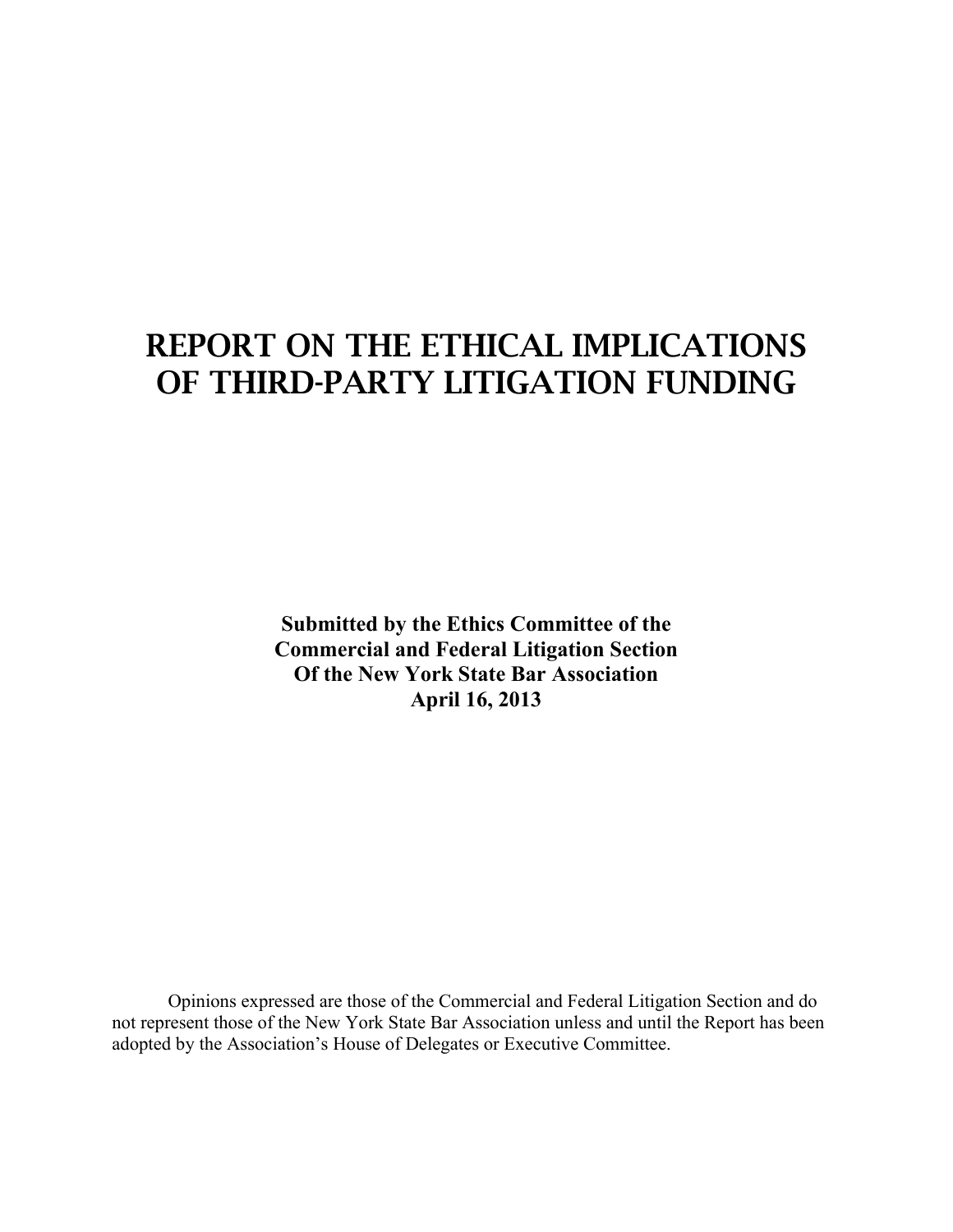Third-party litigation financing ("TPLF") describes the practice of providing money to a party to pursue a potential or filed lawsuit in return for a share of any damages award or settlement.<sup>1</sup> TPLF is not entirely new to the United States. In fact, certain forms have been in practice since the  $1980s$ <sup>2</sup>. On the consumer side, the cash advance industry has offered presettlement funding agreements that loan relatively small amounts of money to personal injury victims while their lawsuits are pending.<sup>3</sup> In another form of TPLF, the syndicated lawsuit, plaintiffs directly solicit individual lenders to invest in claims and share proportionately in the recovery.<sup>4</sup> In both of these forms of TPLF, the plaintiff need only pay back the loan<sup>5</sup> if the lawsuit succeeds $6$ 

However, recently, the United States has witnessed the growth of a new breed of TPLF. Large scale litigation finance entities have developed to provide financing in exchange for a share of a corporate plaintiff's potential recovery.<sup>7</sup> Whereas the previously mentioned cash advance industry makes loans of a few thousand dollars in exchange for a share of recoveries that tend to reach only in the thousands of dollars, the large litigation finance lenders that have recently developed regularly loan several millions of dollars in exchange for shares of recoveries that can be in the million to billion dollar range. $8$ 

<sup>1</sup> Beisner, John et al., *Selling Lawsuits, Buying Trouble: Third Party Litigation Funding in the United States*, U.S. Chamber of Commerce Institute for Legal Reform, Oct. 2009,

http:// legaltimes.typepad.com/files/thirdpartylitigationfinancing.pdf (last visited Feb. 26, 2013) at 1.

<sup>2</sup> Shepherd, Joanna M., *Ideal versus Reality in Third-Party Litigation Financing*, 8 J.L. ECON. & POL'Y 593 (Spring 2012).

<sup>3</sup> *Id.*

<sup>4</sup> *Id.*

<sup>&</sup>lt;sup>5</sup> We note that some courts and commentators have questioned whether TPLF is a form of "loan" or "lending" or even a form of debt. *See O'Farrell v. Martin*, 161 Misc. 353, 354 (N.Y. City Ct. 1936); *Matter of Lynx Strategies, LLC v. Ferreira*, 28 Misc. 3d 1205(A) (N.Y. Sup. Ct. 2010); *Grossman & Flanagan, LLP v. Quick Cash, Inc.*, 35 Misc. 3d 1205(A) (N.Y. Sup Ct. 2012).

<sup>6</sup> Shepherd, *supra* note 2 at *594*.

<sup>7</sup> *Id.*

<sup>8</sup> *Id.*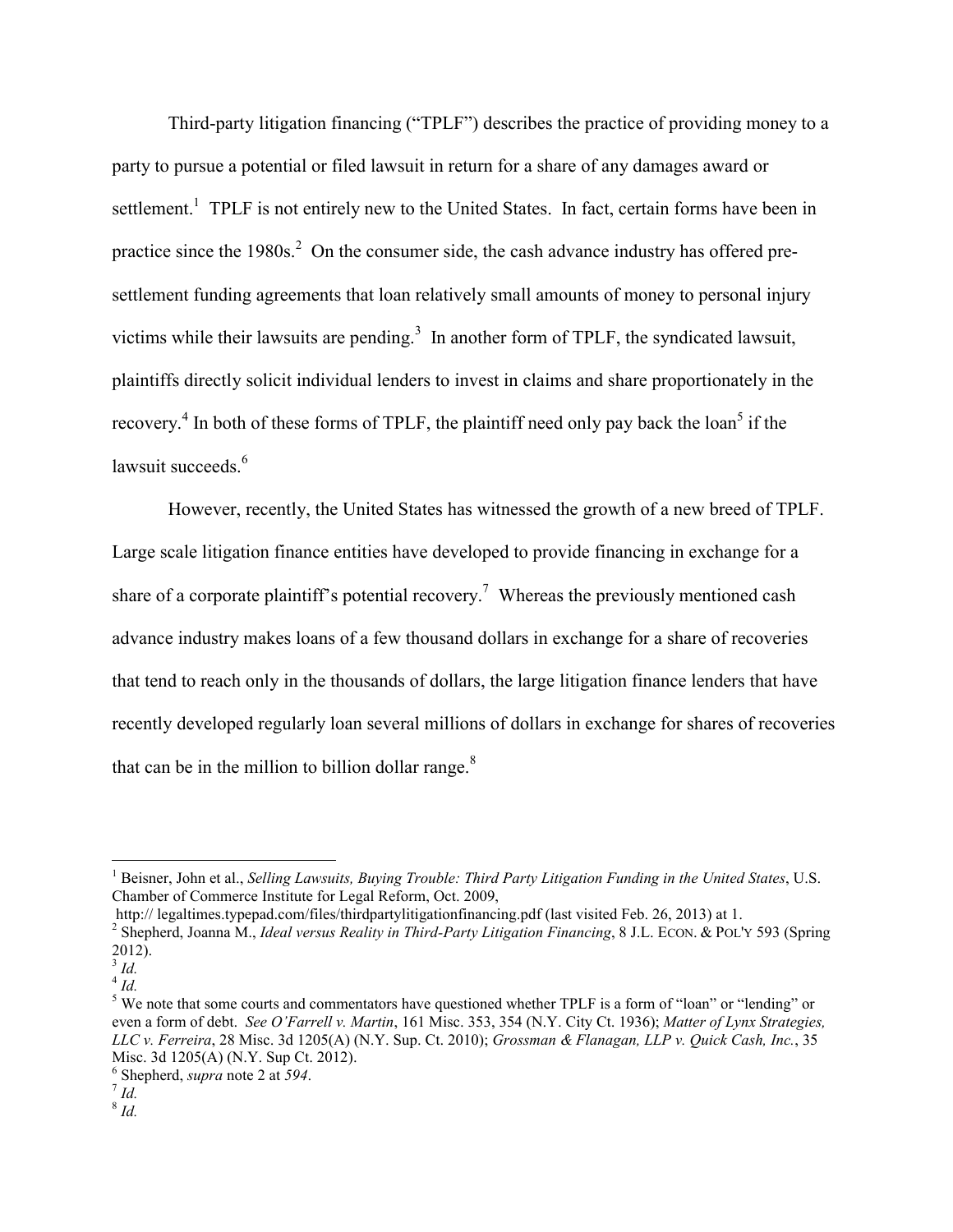This latter type of TPLF is in its infancy in the United States.<sup>9</sup> On the one hand, economic markets are driving its expansion, while, on the other, prohibitive, and in many cases, seemingly outdated authority bars its usage in some states.<sup>10</sup> As of 2012, six corporations invested in commercial lawsuits in the United States.<sup>11</sup> Of these six corporations, only two publicly traded corporations existed primarily to invest in American commercial litigation.<sup>12</sup> Of the remaining four corporations, ARCA Capital, Calunius Capital, Juris Capital and IMF Ltd., three are private companies that provide little information about their investments.<sup>13</sup> Several other large institutions have recently formed litigation funding divisions to invest in commercial lawsuits as well.<sup>14</sup>

While the goal of smaller scale TPLF is often thought to be the improvement of access to justice for financially constrained or risk-averse plaintiffs, the sole goal of large corporate TPLF companies is to maximize the returns on their investments in a given litigation.<sup>15</sup> As a result, many of the cases financed by corporate TPLF investors are not the types of cases where financing could improve access to justice for vulnerable plaintiffs.<sup>16</sup>

Recently, the American Bar Association ("ABA") and several state bar associations have reconsidered the ethical ramifications of TPLF as a result of this novel corporate TPLF scheme.<sup>17</sup> Of particular note in New York is the New York City Bar Association's ("NYCBA") 2011-2 formal opinion which highlighted the key concerns that New York City attorneys should have

<sup>9</sup> Maya Steinitz, *Whose Claim is This Anyway, Third Party Litigation Funding*, 95 MINN. L. REV. 1268, 1270  $(2011)$ 

<sup>10</sup> *Id.* at 1271

<sup>11</sup> Shepherd, *supra* note 2 at 594.

<sup>12</sup> *Id.* These corporations were Juridica Investments and Burford Capital. *Id.*

<sup>13</sup> *Id.*

<sup>14</sup> *Id.*

<sup>15</sup> *Id.* at 595.

<sup>16</sup> *Id.*

<sup>17</sup> *See American Bar Association Commission on Ethics 20/20*,

http://www.americanbar.org/content/dam/aba/administrative/ethics\_2020/20111019\_draft\_alf\_white\_paper\_posting. authcheckdam.pdf (last visited Feb. 27, 2013); *See*, *e.g*., Ky. Bar Ass'n Ethics Comm., Formal Op. E-432 (2011); Michigan Opinion 321 (2000); N.Y. State Bar Ass'n Comm. on Prof'l Ethics, Advisory Op. 769 (2003);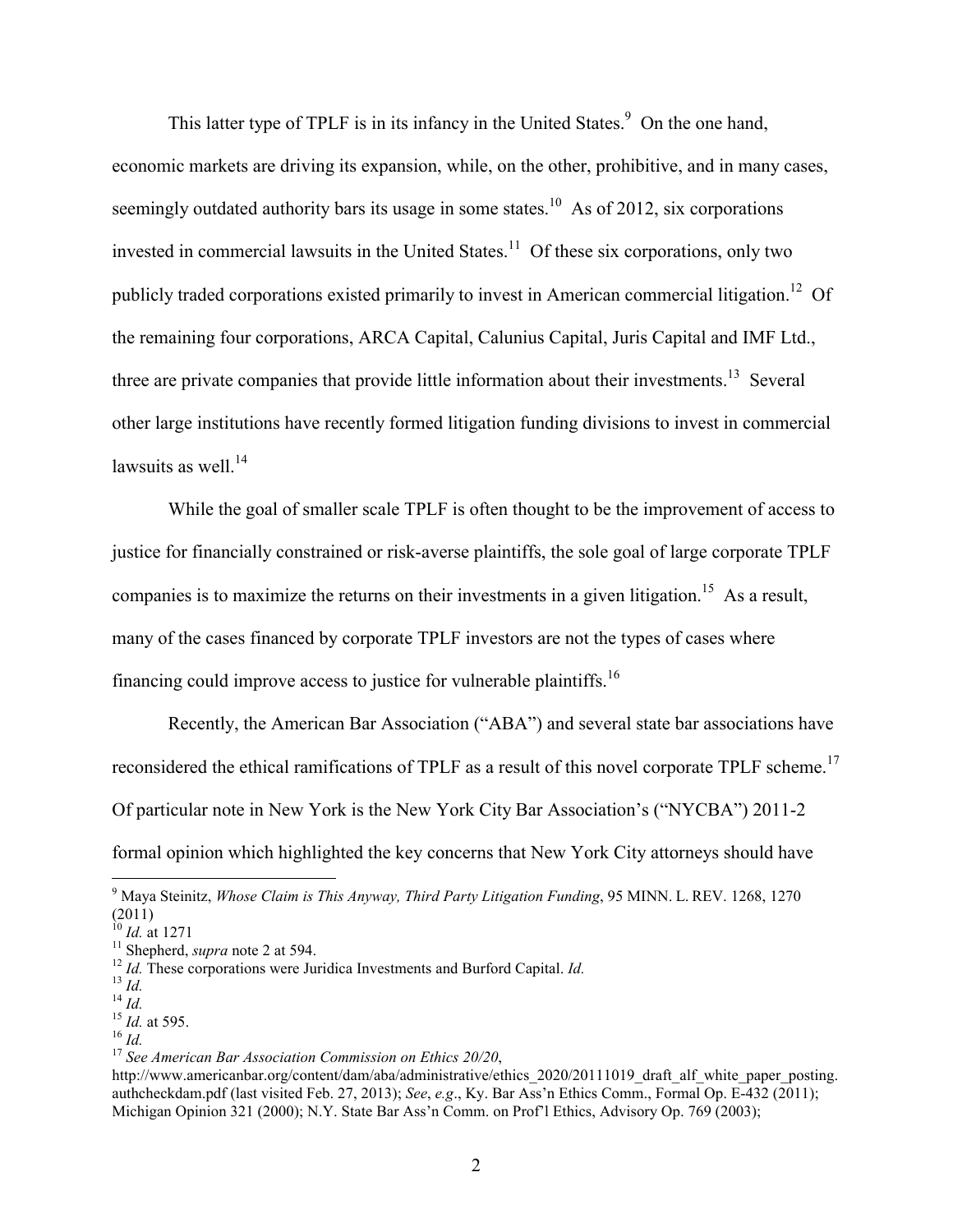when it comes to TPLF.<sup>18</sup> The NYCBA opinion takes the view that although "[i]t is not unethical per se for a lawyer to advise on or be involved with such arrangements," the NYCBA cautions against five potential pitfalls.<sup>19</sup> These pitfalls include (i) the potential illegality of the TPLF arrangement; (ii) issues with the attorney failing as an advisor; (iii) possible conflicts of interest; (iv) failure to obtain a waiver of privilege; and (v) losing control over the proceeding.<sup>20</sup>

Similar to the sentiment expressed in the NYCBA opinion, many state court decisions and state bar advisory opinions have condoned litigation financing, so long as the attorney representing the client fulfills certain disclosure requirements. For example, a Florida State Bar opinion concludes that a lawyer may provide a client with information about litigation finance companies if the lawyer believes it to be in the client's best interest.<sup>21</sup> State bar ethics opinions from at least five states, including Connecticut, New Jersey, Pennsylvania, Missouri and Maryland, provide that if the lawyer does advise a client to seek litigation financing, the lawyer should also warn the client about the potential loss of attorney-client privilege when making disclosures to financing companies.<sup>22</sup>

Furthermore, some states have enacted legislation that specifically regulates TPLF and corporate TPLF companies. For example, Maine requires that litigation finance companies register with the state and include specific funding provisions in their agreements with clients. $^{23}$ Similarly, Ohio recently enacted a law that expressly requires all TPLF contracts to state that the

<sup>18</sup> *Formal Opinion 2011-2: Third Party Litigation Financing*, http://www.nycbar.org/index.php/ethics/ethicsopinions-local/2011-opinions/1159-formal-opinion-2011-02 (last visited Feb. 27, 2013).

<sup>19</sup> *Id.*  $^{14}$ <br> $^{20}$   $^{14}$ .

<sup>21</sup> *See* Benfield, Brianna, et. al, *Third-Party Financing of Commercial Litigation*,

http://www.weil.com/files/Publication/17c770d9-514d-426d-aa1f

bbc4c7547c0c/Presentation/PublicationAttachment/cacabd85-1ea5-46ac-8657-

<sup>40</sup>ffd9eac8be/IHL\_2010\_ThirdPartyFinance.pdf (last visited Feb. 24, 2013) (citing Florida State Bar Opinion 00-3  $(2000)$ ).

<sup>&</sup>lt;sup>22</sup> *Id.* (citing New Jersey Opinion 691 (2001), Connecticut Opinion 99-2 (1999) and Pennsylvania Opinion 99-8  $(2000)$ ).

<sup>23</sup> *Id.*(citing Maine 9-A M.R.S.A. § 12-106).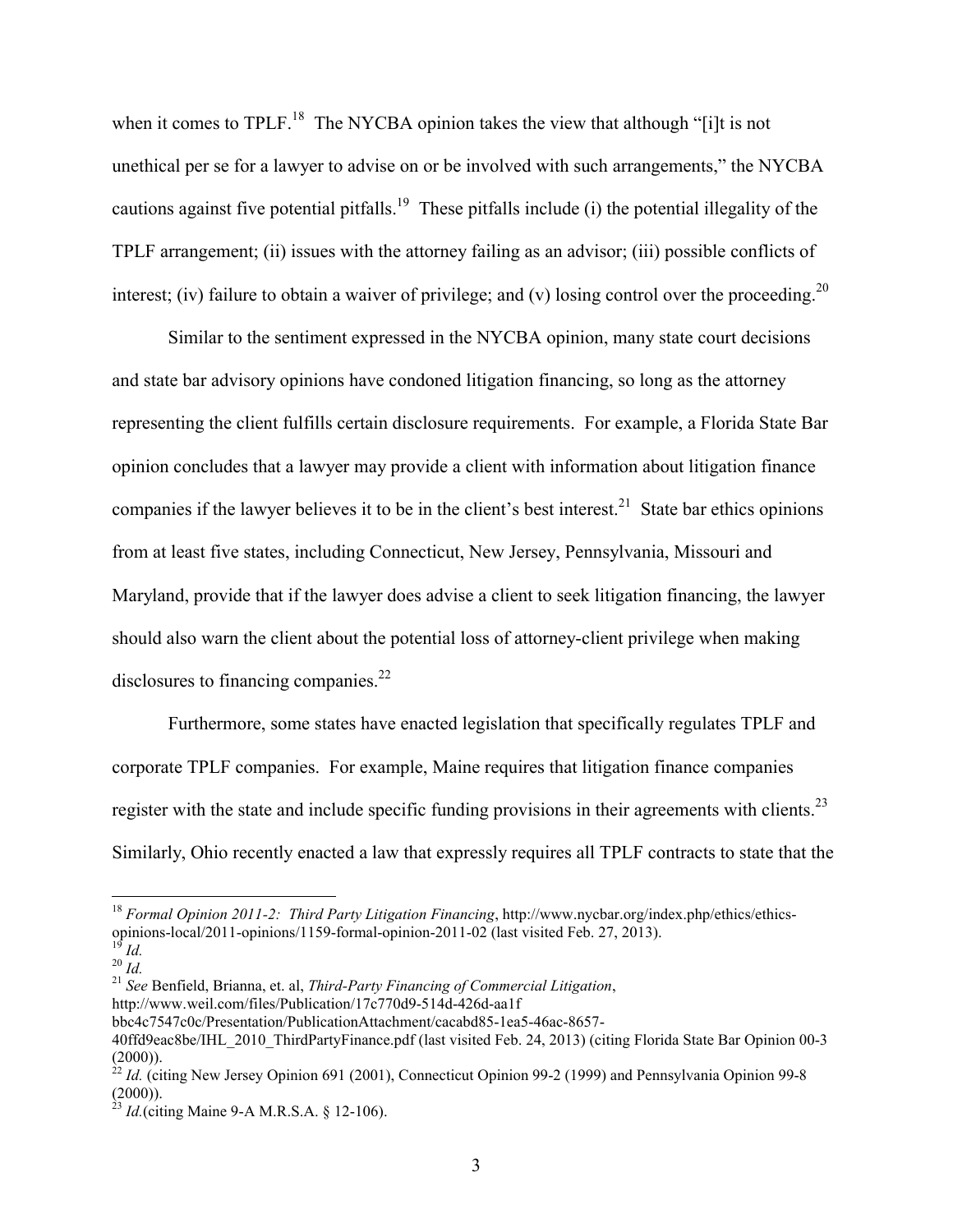investor "shall have no right to and will not make any decision with respect to the conduct of the underlying civil action or claim or any settlement or resolution thereof."<sup>24</sup> Texas state Rep. Senfronia Thompson, D-Houston, also recently proposed setting up a regulatory scheme in Texas to allow companies or individuals with no stake in litigation to take a share of potential proceeds in exchange for an upfront payment.<sup>25</sup>

As previously stated however, not all states and other authorities have embraced TPLF. For example, a Michigan state bar opinion found a proposed TPLF agreement unethical where the agreement placed several restrictions on the lawyer's ability to manage the litigation and the litigation's financing.<sup>26</sup> Additionally, the U.S. Chamber of Commerce's Institute for Legal Reform ("ILR") recently expressed discontent with the possibility of TPLF, particularly large scale corporate TPLF, becoming an unregulated mainstay in the U.S. litigation landscape. Specifically, it recommended that commercial litigation finance be subjected to federal regulation under the Federal Trade Commission, similar to the regulation of the securities markets by the Securities and Exchange Commission.<sup>27</sup> It even stated that "lawmakers and regulators should consider prohibiting third party funding in the United States. At the very least, third-party funding should be banned in the context of aggregate litigation.<sup> $28$ </sup>

As this opening discussion highlights, the views and laws are varied as to whether TPLF, particularly corporate TPLF, is something that all U.S. jurisdictions should adopt. While in New York there has been discussion as to what course of action to take, there has not been a significant amount of guidance as to how New York litigators should proceed when faced with

<sup>24</sup> *Id.*(citing Ohio R.C. § 1349.55).

<sup>25</sup> Jess Davis, *3rd-Party Litigation Funding Regs Proposed In Texas*, Law360.com, (Feb. 14, 2013).

<sup>26</sup> *Id.*(citing Michigan Opinion 321 (2000)).

<sup>27</sup> *Buying Trouble Third-Party Litigation Funding in the United States*, *supra* note 1 at 12.

 $^{28}$  *Id.*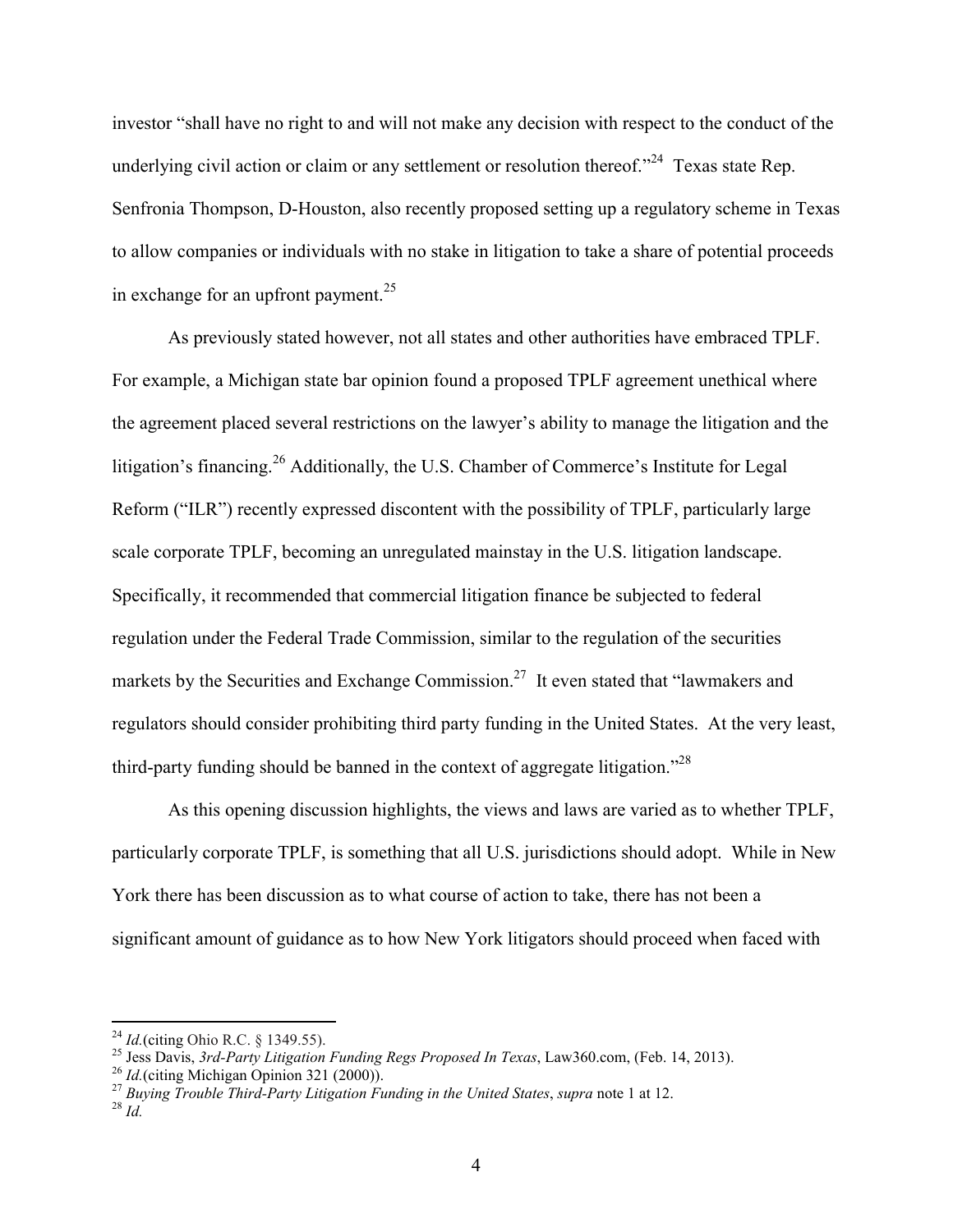TPLF.<sup>29</sup> Accordingly, we highlight the key issues that TPLF presents, and survey what other jurisdictions and ethics bodies have done in order to inform the TPLF dialogue in New York legal circles. This report highlights the principal legal and ethical issues that attorneys face when dealing with TPLF, and discusses the ways in which other jurisdictions have responded to these issues.

The ethical issues implicated by TPLF appear to fall into one of five categories, each of which we report on below: Section I addresses the relationship between TPLF and conflicts of interest. Section II discusses TPLF and issues of privilege and confidentiality. Section III discusses a party's and/or an attorney's potential to lose control over the legal proceeding. Section IV considers TPLF issues arising from the doctrines of Champerty and Maintenance. Finally, Section V analyzes the potential TPLF problem of fee-sharing with non-attorneys.

### *I. CONFLICTS OF INTEREST*

According to the Chamber of Commerce's ILR, obtaining funds from a third party to finance a case may create conflicts of interest for the attorney, particularly the attorney's duty of loyalty owed to the client.<sup>30</sup> This, it is argued, is especially true where in the commercial litigation context TPLF agreements are often entered into directly with the attorney or law firm rather than with plaintiff and thus, the attorney or law firm has contractual duties to the corporate TPLF supplier that are independent of the attorney's professional duties to the plaintiff.<sup>31</sup>

<sup>&</sup>lt;sup>29</sup> Two cases which explicitly discuss the ethical duties of attorneys whose clients engage in TPLF are *Leon v*. *Martinez*, 638 N.E.2d 511 (N.Y. 1994) and *Francis v. Mirman, Markowitz & Landau, P.C., et. al.*, No. 29993/2010 (Sup. Ct., Kings, 2012). In *Leon*, the Court of Appeals held that a lawyer may have a duty to their client's thirdparty lienholders who are assigned portions of the client's proceeds in exchange for something of value. In *Francis*, a supreme court held that a law firm owed no duty to their client to advise them on a third-party investment transaction.

<sup>30</sup> *Buying Trouble Third-Party Litigation Funding in the United States*, *supra* note 1 at 8.

 $^{31}$  *Id.* at 8.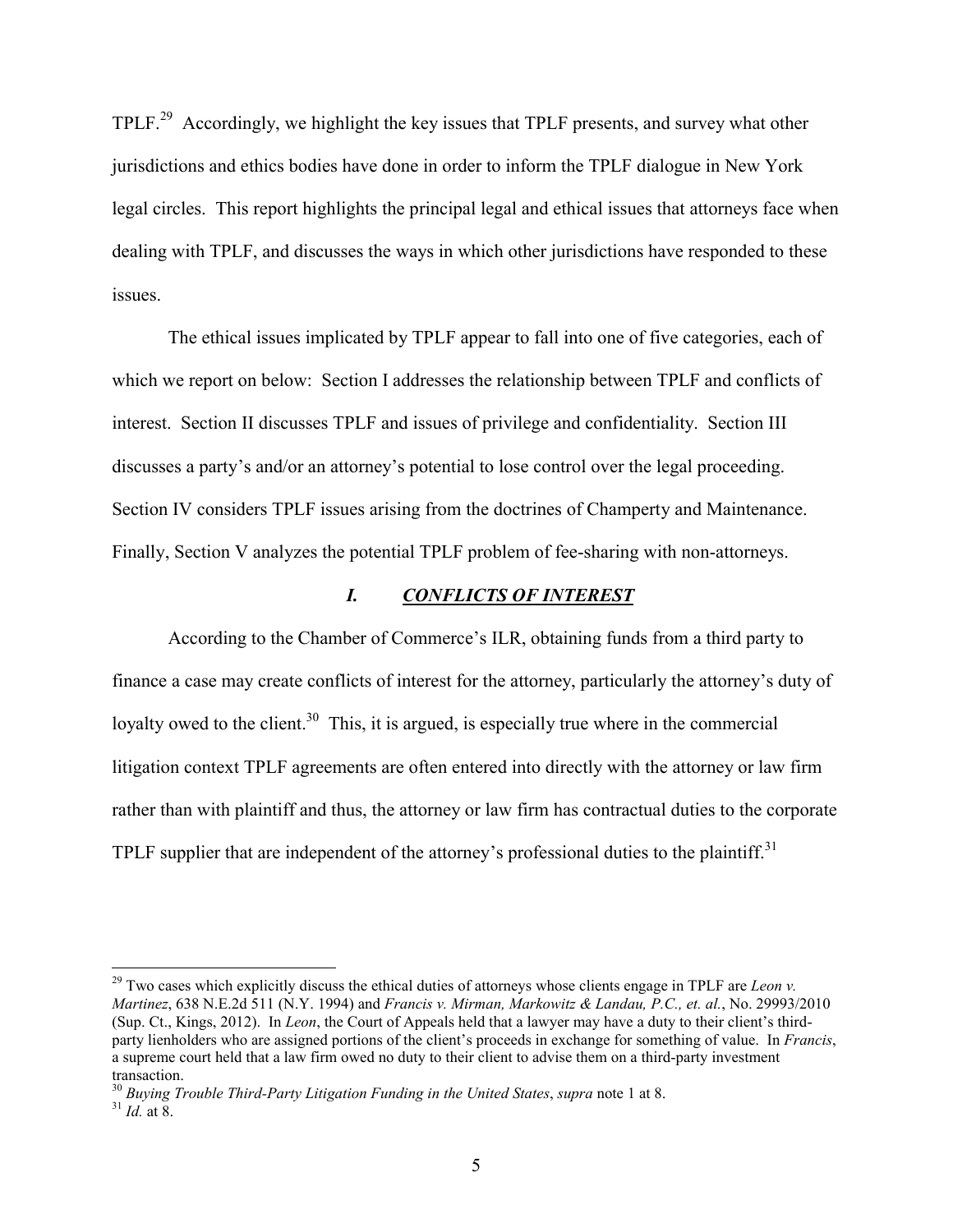As the ABA points out, however, ethics rules adopted by most, if not all, U.S. jurisdictions restricting a lawyer's professional conduct, help allay the foregoing concerns.<sup>32</sup>

As noted above, various state ethics opinions have also considered the conflicts issue of whether a lawyer may provide information to clients about the availability of TPLF, or refer clients to TPLF suppliers.<sup>33</sup> Ultimately, many of the state bar ethics opinions permitting referrals to TPLF suppliers include qualifications, reflecting other ethical obligations owed by lawyers to their clients. The ABA notes that typical limitations in these state advisory opinions include (i) lawyers may not disclose confidential information to a TPLF supplier without the client's informed consent; (ii) lawyers should warn clients about the risk of waiver of the attorney-client privilege (often as part of obtaining informed consent to disclose confidential information); (iii) lawyers may not have an ownership interest in the TPLF supplier to which the client is referred; and (iv) lawyers may not receive referral fees or otherwise benefit financially as a result of referring the client to the TPLF supplier.<sup>34</sup> The ABA also points out that some opinions include the provision that the lawyer must be satisfied that the funding arrangement is in the client's best

<sup>&</sup>lt;sup>32</sup> See Third-Party Financing of Commercial Litigation, supra note 21 at 6 (citing Model Rules of Professional Conduct 5.4(c), 2.1, 1.8(f), and 16).

<sup>33</sup> *See e.g.*, Florida State Bar Opinion 00-3 (2000); New Jersey Opinion 691 (2001); Connecticut Opinion 99-2 (1999); Pennsylvania Opinion 99-8 (2000).

<sup>34</sup> *See American Bar Association Commission on Ethics 20/20*, *supra* note 17 at 27 (citing Phila. Bar Ass'n Prof'l Guidance Comm., Advisory Op. 2003-15 (2003); Md. State Bar Ethics Comm., Advisory Op. 00-45 (2000); Conn. State Bar Comm. on Prof'l Ethics, Informal Op. 99-42 (1999); Md. State Bar Ethics Comm., Advisory Op. 92-25 (1991); N.J. Supreme Court Advisory Comm. on Prof'l Ethics, Advisory Op. 691 (2001); N.Y.C. Bar Ass'n Comm. on Prof'l and Judicial Ethics, Formal Op. 2011-02 (2011); Phila. Bar Ass'n Prof'l Guidance Comm., Advisory Op. 99-8 (2000); N.Y. State Bar Ass'n Comm. on Prof'l Ethics, Advisory Op. 769 (2003); N.Y. State Bar Ass'n Comm. on Prof'l Ethics, Advisory Op. 666 (1994); Md. State Bar Ethics Comm., Advisory Op. 94-45 (1994); N.J. Supreme Court Advisory Comm. on Prof'l Ethics, Advisory Op. 691 (2001); N.Y.C. Bar Ass'n Comm. on Prof'l and Judicial Ethics, Formal Op. 2011-02 (2011); Ohio Supreme Court Bd. of Comm'rs on Grievances and Discipline, Advisory Op. 2002-2 (2002)).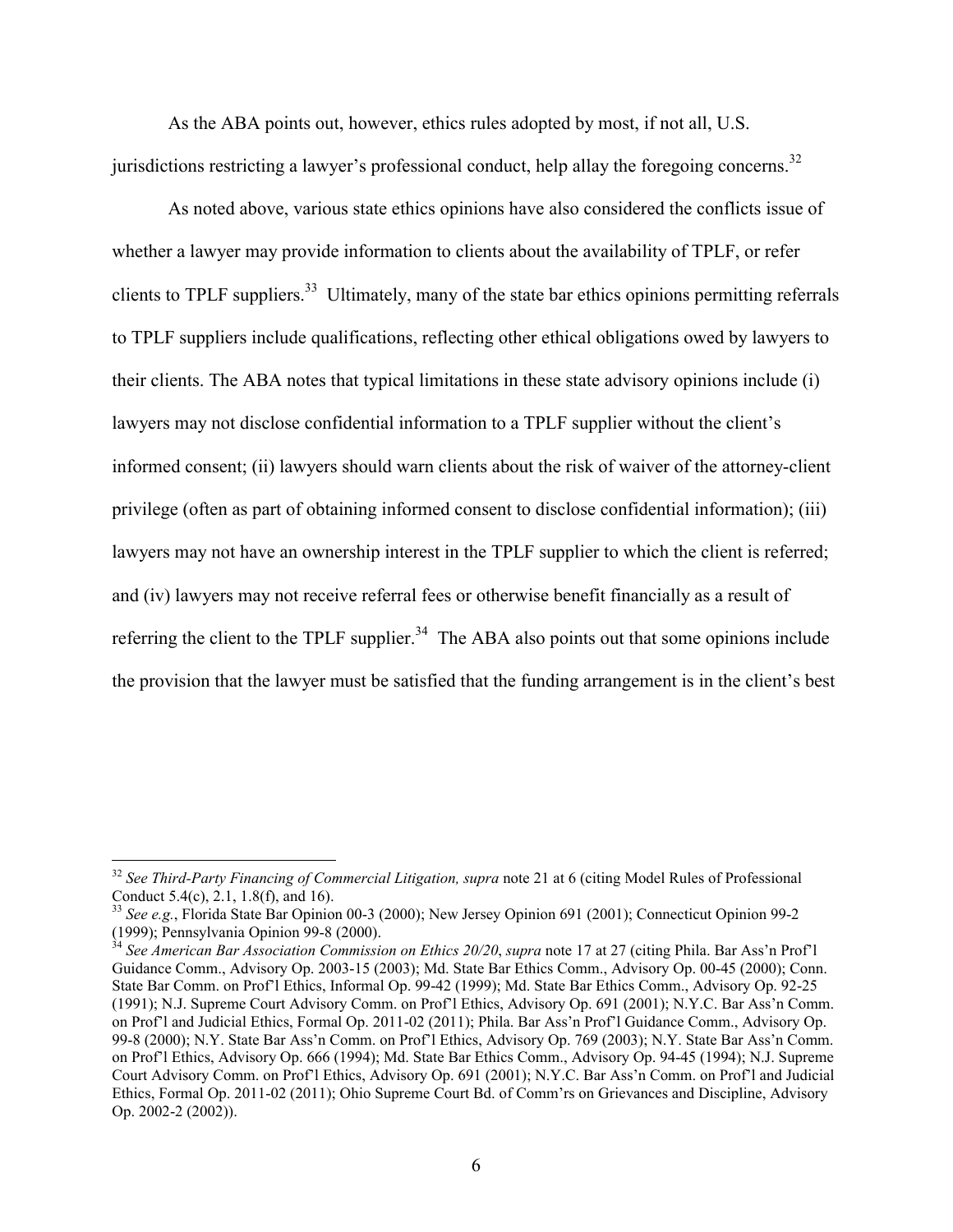interests.<sup>35</sup> There are also ethics opinions that warn lawyers to avoid interference with their own professional judgment as a result of involvement in a TPLF transaction.<sup>36</sup>

## *II. PRIVILEGE AND CONFIDENTIALITY*

Another important issue that often arises when dealing with TPLF is the potential loss of attorney-client privilege and work product protection. As part of their underwriting process, TPLF investors often require the lawyer to release client information.<sup>37</sup> Such information is clearly relevant to the decision of the TPLF supplier of whether to finance a litigation, especially when the TPLF supplier is a large corporation whose sole reason for investing in the litigation is to obtain a return on the litigation investment. Such disclosures, however, also clearly involve potential waivers of confidentiality and privilege that require the client's consent.<sup>38</sup>

Courts generally have taken a strict approach to privilege waivers, finding that any voluntary disclosure of private communications with a non-privileged party will waive the privilege.<sup>39</sup> Thus, in most jurisdictions, sharing of otherwise privileged communications with a TPLF company may very well be deemed a voluntary disclosure that may affect a waiver of the attorney-client privilege.<sup>40</sup>

The consequences of sharing privileged documents with potential TPLF investors were demonstrated in the recent case of *Leader Technologies, Inc. v. Facebook, Inc.*<sup>41</sup> In this case, Leader filed a lawsuit against Facebook for patent infringement.<sup>42</sup> Prior to filing the lawsuit,

<sup>35</sup> *See American Bar Association Commission on Ethics 20/20*, *supra* note 17 at 27 (citing Fla. State Bar Prof'l Ethics Comm., Formal Op. 00-3 (2002)).

<sup>&</sup>lt;sup>36</sup> *Id.* (citing Md. State Bar Ethics Comm., Advisory Op. 00-45 (2000)).

<sup>37</sup> *Fausone v. U.S. Claims, Inc.*, 915 So. 2d 626, 628 (Fla. Dist. Ct. App. 2005), aff'd, 931 So. 2d 899 (Fla. 2006) (Plaintiff's attorneys provided the TPLF supplier with information material to the Plaintiff's claim to assist the TPLF supplier in deciding whether to advance Plaintiff funds).

<sup>38</sup> *See American Bar Association Commission on Ethics 20/20*, *supra* note 17 at 32.

<sup>39</sup> *Id.* at 35.

<sup>40</sup> *Id.* at 36.

<sup>41</sup> 2010 WL 2545960 (D. Del. June 24, 2010).

 $^{42}$  *Id.*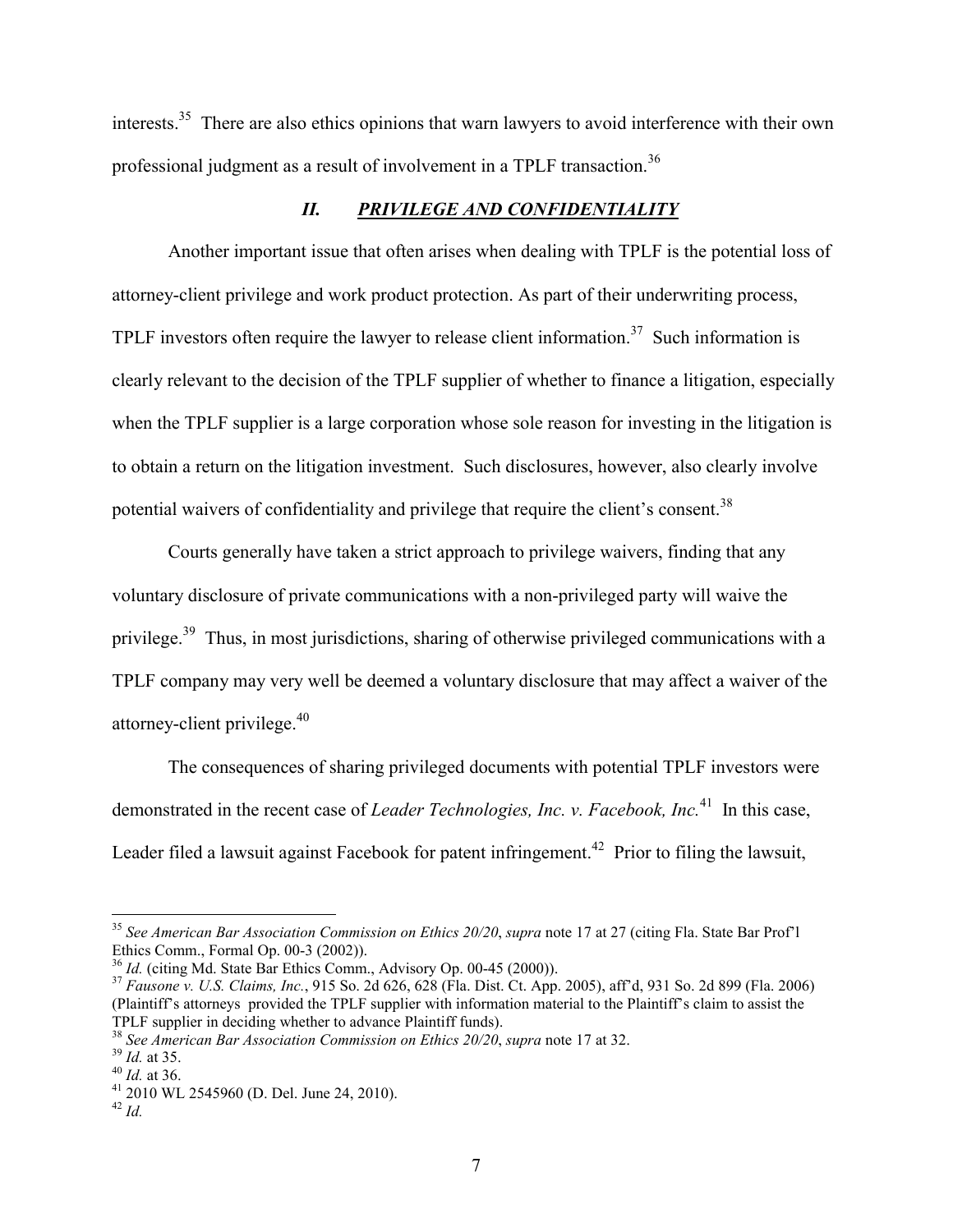Leader had engaged in discussions with multiple large TPLF companies regarding potentially investing in Leader's lawsuit for patent infringement.<sup>43</sup> Before showing any documents to the TPLF companies, Leader entered into non-disclosure agreements with the TPLF companies and shared documents with the TPLF companies that were otherwise protected by the attorney-client privilege and/or the work-product protection.<sup>44</sup>

After the lawsuit was commenced against Facebook, Leader withheld documents from Facebook on the basis that they were subject to either the attorney-client privilege or work product protection.<sup>45</sup> Upon learning that these documents had been shared with the TPLF companies, Facebook filed a motion to compel the documents' production, arguing that any privilege had been waived by their release to the potential investors.<sup>46</sup>

The Magistrate Judge concluded, and the District Judge affirmed, that privilege did not extend to documents shared between Leader and the TPLF companies.<sup>47</sup> Thus, Leader had waived attorney-client privilege and work-product protection with regard to the documents it gave to the potential TPLF investors.<sup>48</sup> The court noted that this is an unsettled area of the law, but it ultimately decided to follow prior ethics opinions which noted that where a party's interest in litigation is commercial, such as that of a potential investor, the common interest privilege

<sup>43</sup> *Third-Party Financing of Commercial Litigation, supra* note 21 at 6 (citing *Leader Technologies, Inc. v. Facebook, Inc.*).

 $\overline{a}$ 

<sup>47</sup> *Id.* <sup>48</sup> *Id.*

<sup>44</sup> *Id.*

 $^{45}$   $^{10}$ .

<sup>46</sup> *Id.*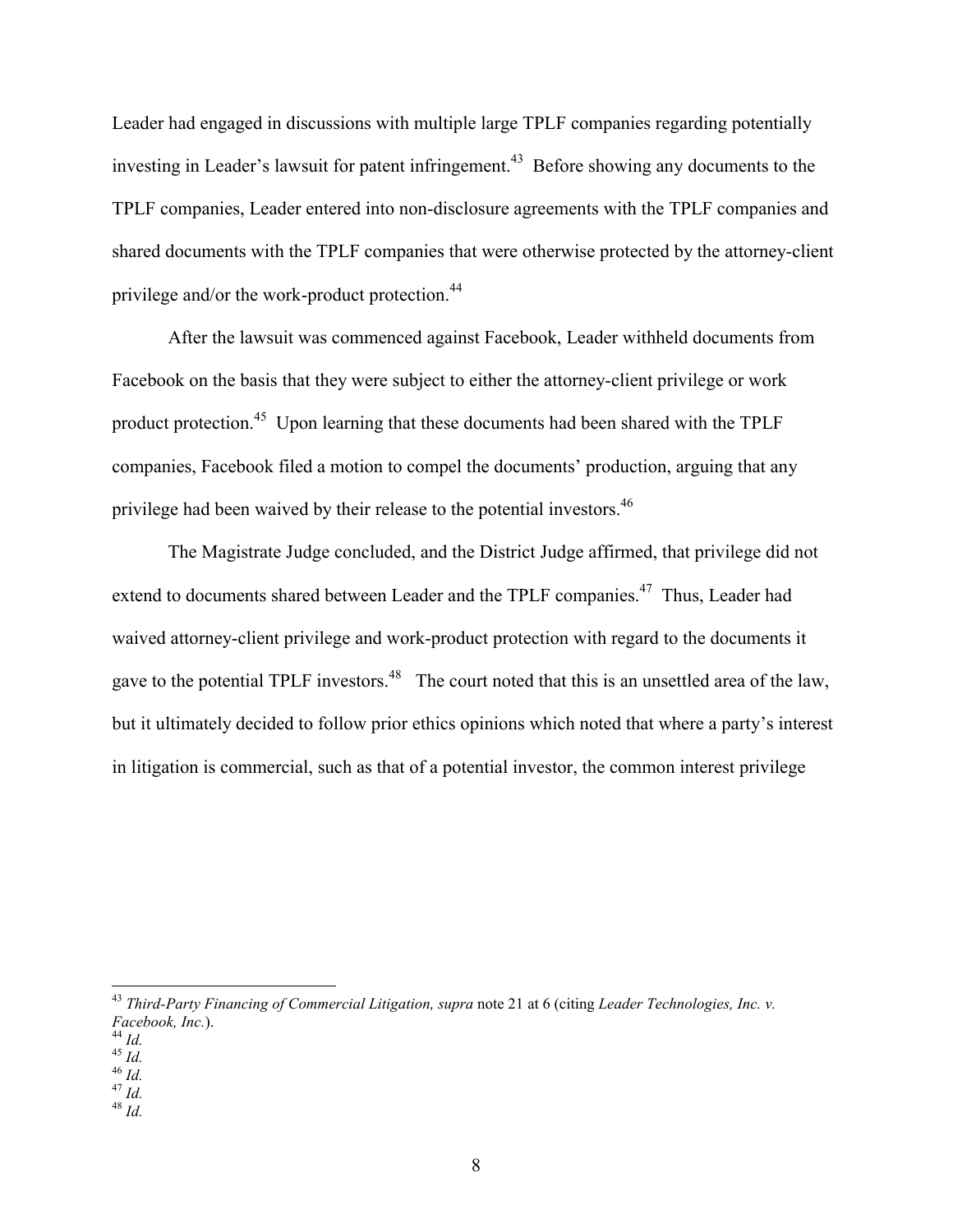does not attach.<sup>49</sup> The court also pointed to state court ethics opinions cautioning against the sharing of information with TPLF investors.<sup>50</sup>

Included in the court's discussion was a summary of the New Jersey Advisory Commission on Professional Ethics Opinion Number 691 which states that an attorney must ensure that its client fully understands the risks of information disclosure, including the possible loss of the attorney-client privilege.<sup>51</sup> This opinion notes that the attorney should provide the potential TPLF investor with only that information that would be discoverable by the attorney's adversary. 52

## *III. CONTROL OVER THE PROCEEDING*

Where a TPLF transaction is otherwise lawful, the ABA cautions that an attorney must exercise care to ensure that the arrangement does not run afoul of Model Rule 5.4(c)'s prohibition against compromising the lawyer's independent professional judgment and a client's right to control the proceeding.<sup>53</sup> The existence of a TPLF financing arrangement may cause confusion as to who actually owns the claim, who controls the lawsuit and how to resolve conflicts between the client's directions, the TPLF company's financial expectations, and the lawyer's analysis of the client's best interests.<sup>54</sup>

TPLF investors, particularly large corporate TPLF investors, will virtually always be interested in the direction of the lawsuit to ensure it is being managed in a way that protects their

<sup>49</sup> *Id.* For a recent case that discusses the common interest privilege in the context of TPLF, *see Devon IT, Inc. v. IBM Corp.*, 2012 U.S. Dist. Lexis 166749 at n.1 (E.D. Penn. Sept. 27, 2012). For a slightly older case that discusses the common interest privilege in the context of TPLF and work product protection, *see Mondis Tech., Ltd. v. LG Elecs., Inc.*, 2011 U.S. Dist. Lexis 47807 (E.D. Tex. May 4, 2011).

<sup>50</sup> *Third-Party Financing of Commercial Litigation, supra* note 21 at 6 (citing *Leader Technologies, Inc. v. Facebook, Inc.*).

<sup>51</sup> *Id. See also* Philadelphia Bar Ass'n, Prof'l Guidance Comm., Op. No. 2003-15, at 674-75 (Oct. 2003). <sup>52</sup> *Id.*

<sup>53</sup> *See American Bar Association Commission on Ethics 20/20*, supra note 17 at 26.

 $^{54}$  *Id.*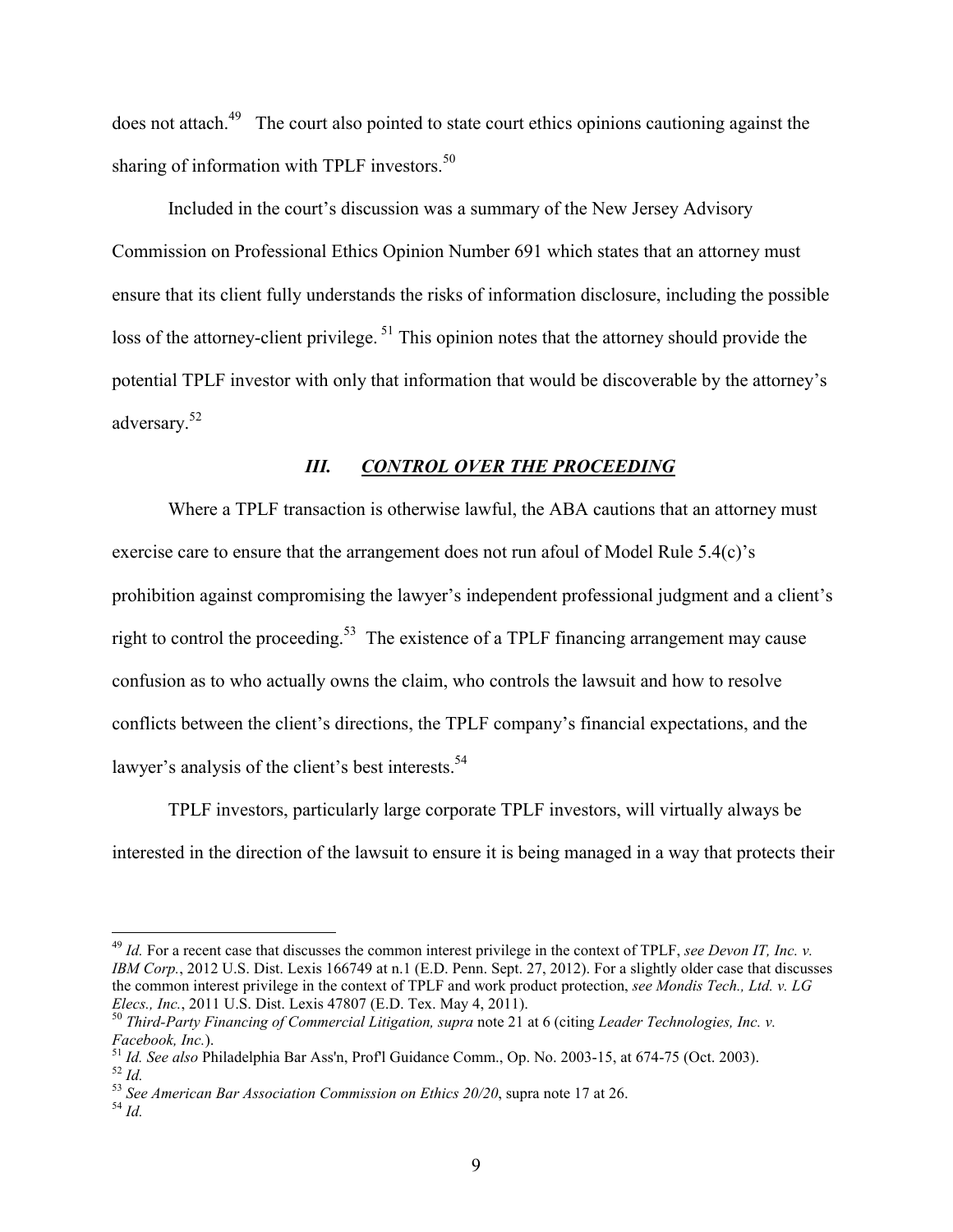investment.<sup>55</sup> This arguably creates a tension between the TPLF investor's interest in instructing, or even mandating, that the party make certain strategic decisions that best serve the investor's goals, and the party's or lawyer for the party's exercise of independent judgment. 56 This risk is exacerbated where the investor expects to participate in case management decisions or selects or recommends counsel with which it has an ongoing or past relationship.<sup>57</sup> In one Florida case involving Fresh Del Monte Produce, Inc., for example, the TPLF company had the right "to approve the filing of the lawsuit; controlled the selection of the plaintiffs' attorneys; recruited fact and expert witnesses; received, reviewed and approved counsel's bills; and had the ability to veto any settlement agreements."<sup>58</sup>

Moreover, TPLF companies often expressly disclaim any effort to regulate the decisionmaking of lawyers in the TPLF agreement, even if they ultimately plan on involving themselves in the decision-making process.<sup>59</sup>

To deal with possible investor TPLF company interjection in litigation management, some states have issued ethics opinions on appropriate attorney conduct in these situations. For example, a South Carolina opinion requires the lawyer to inform the TPLF supplier in writing that the client, not the funding company, retains the right to control all aspects of the litigation.<sup>60</sup> Similarly, a Florida advisory opinion expressly requires attorneys to maintain independence from TPLF companies in case management decisions.<sup>61</sup> Indeed, New York Rules of Professional

<sup>56</sup> *Third-Party Financing of Commercial Litigation, supra* note 21 at 5.

<sup>55</sup> *Buying Trouble Third-Party Litigation Funding in the United States*, *supra* note 1 at 7. This appears to be consistent with litigation involving insurance companies in that insurance companies often have an interest in controlling the direction of the litigation to prevent high coverage costs.

<sup>57</sup> *Id.*

<sup>58</sup> *Abu-Ghazaleh v. Chaul*, 36 So. 3d 691, 693 (Fla. Dist. Ct. App. 2009).

<sup>59</sup> *See American Bar Association Commission on Ethics 20/20*, supra note 17 at 28.

<sup>60</sup> S.C. Bar Ethics Advisory Comm., Advisory Op. 94-04 (1994).

<sup>61</sup> *See* McLaughlin, Julia H., *Litigation Funding: Charting a Legal and Ethical Course*, 31 VT. L. REV. 615, 651 (2007) (citing Fla. State Bar Ass'n, Advisory Op. 00-3 (2002), 2002 WL 463991); *see also* N.C. State Bar, Formal Op. 4, 2001 WL 473974 (2001).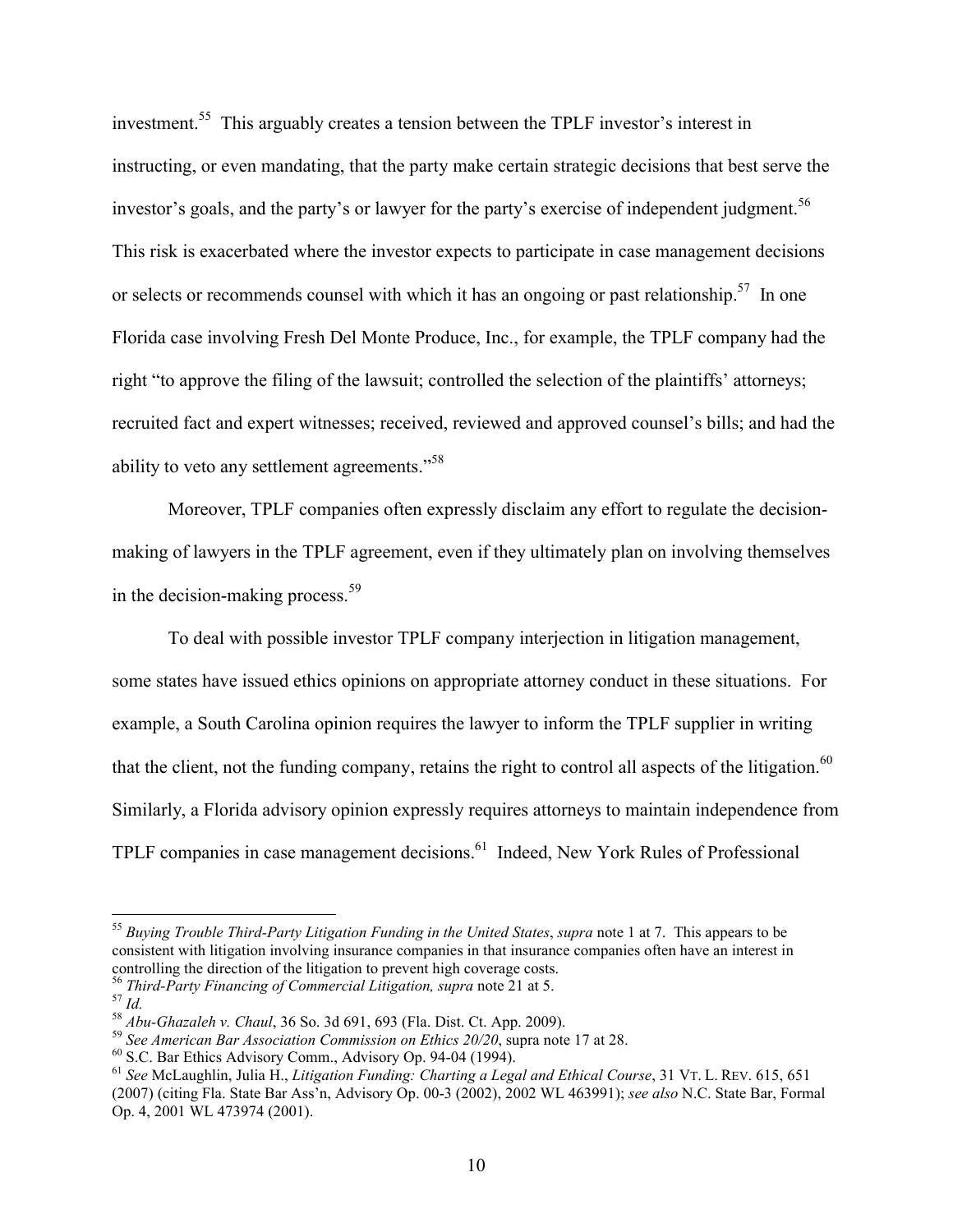Conduct 1.8(f)(2), 2.1 and 5.4(c), which follow the Model Rules, also mandate lawyers to effectively insist that TPLF companies not attempt to control the professional judgment of lawyers.<sup>62</sup>

#### *IV. CHAMPERTY AND MAINTENANCE*

As the ILR explains, TPLF was forbidden at common law under the doctrines of maintenance and champerty.<sup>63</sup> As the United States Supreme Court has explained, "[p]ut simply, maintenance is helping another prosecute a suit; champerty is maintaining suit in return for a financial interest in the outcome."<sup>64</sup> By definition, maintenance and champerty prohibit TPLF.

Today, a large minority of states have abandoned champerty restrictions.<sup>65</sup> However the majority of states have retained the prohibition.<sup>66</sup> The rationales frequently cited in support of the imposition of champerty restrictions include a desire to discourage excessive, unnecessary, or speculative litigation often associated with third parties seeking profit, rather than redress, through suits – concerns that are especially applicable to corporation backed TPLF. $^{67}$ 

Among the states still recognizing champerty prohibitions, and thus possibly TPLF prohibitions, is Minnesota. In *Johnson v. Wright*, for instance, the Minnesota Court of Appeals reviewed the common-law history of champerty in that state and ruled that "an agreement in which [a party] had no interest otherwise, and when he is in no way related to the party he aids, is champertous and void as against public policy."<sup>68</sup>

<sup>&</sup>lt;sup>62</sup> See American Bar Association Commission on Ethics 20/20, supra note 17 at 32. Notwithstanding the foregoing, it is worth noting that courts do permit profit-seeking third parties to take control of litigation in similar contexts, e.g. insurance cases.

<sup>63</sup> *Buying Trouble Third-Party Litigation Funding in the United States*, *supra* note 1 at 2.

<sup>64</sup> *In re Primus*, 436 U.S. 412, 424 n.15 (1978)).

<sup>65</sup> *Third-Party Financing of Commercial Litigation, supra* note 21 at 2.

<sup>66</sup> *Id.*

<sup>67</sup> *Whose Claim is This Anyway, Third Party Litigation Funding*, *supra* note 9 at 1288.

<sup>68</sup> *Id.* at 1289 (citing Johnson v. Wright, 682 N.W.2d 671, 678 (Minn. Ct. App. 2004)).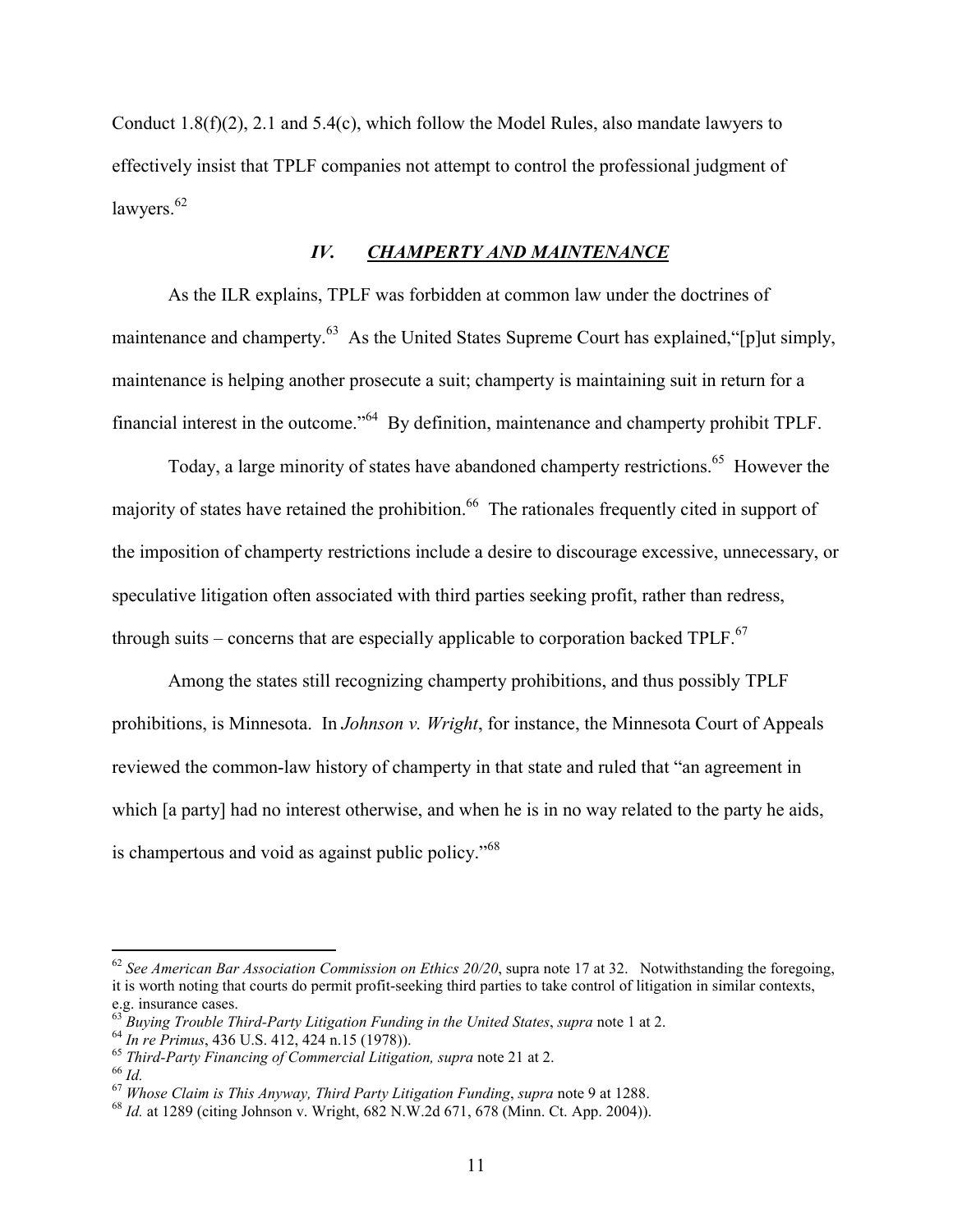Other states also continue to rigidly apply champerty prohibitions with little apparent desire to modernize their laws. Delaware maintains that, under common law, an agreement is champertous whenever an assignee has no interest, either legal or equitable, in an assigned cause of action prior to the assignment.<sup>69</sup> Further, Delaware law instructs that "[i]t is the duty of the court to dismiss a case in which the evidence discloses that the assignment of the cause of action sued upon was tainted with champerty."<sup>70</sup>

On the other hand, New York is representative of the more progressive view that some states have taken with regard to champerty.<sup>71</sup> While not abandoning the doctrine entirely, New York has taken a more lenient stance toward its application.<sup>72</sup> Approaching champerty as a doctrine of more limited scope, New York courts have typically been reluctant to find that an action is champertous as a matter of law.<sup>73</sup>

Moreover, in some states, such as Arizona, California, Connecticut, New Jersey, New Hampshire, New Mexico and Texas, the courts have held that the early common-law prohibitions on champerty were never adopted from England, and thus, do not apply.<sup>74</sup>

Finally, a minority of states such as Massachusetts and South Carolina have abandoned champerty altogether. In *Saladini v. Righellis*, the Massachusetts Supreme Court declined to void an agreement despite explicitly stating that it was champertous.<sup>75</sup> Addressing the application of champerty restrictions, the court stated that, "[w]e also are no longer persuaded

<sup>69</sup> *Id.*

 $\overline{70}$  *Id.* 

<sup>71</sup> *Id.*

<sup>72</sup> *Id.*

<sup>&</sup>lt;sup>73</sup> *Id.* at 1290. New York's law of champerty is discussed widely by the New York courts in the context of Jud. Law § 489. For a discussion of this law, *see* http://litigationfinancecontract.com/incorporating-the-claim/ and http://litigationfinancecontract.com/champerty-in-new-york-and-the-model-contract/.

<sup>74</sup> *See American Bar Association Commission on Ethics 20/20*, supra note 17 at 12 (citing *e.g.*, *In re Cohen's Estate*, 152 P.2d 485 (Cal. Dist. Ct. App. 1944); *Polo by Shipley v. Gotchel*, 542 A.2d 947 (N.J. Super. Ct. Law Div. 1987); *Anglo-Dutch Petroleum Int'l, Inc. v. Haskell*, 193 S.W.3d 87, 103–04 (Tex. App. 2006)).

<sup>75</sup> *Saladini v. Righellis*, 687 N.E.2d 1224, 1226 (Mass. 1997).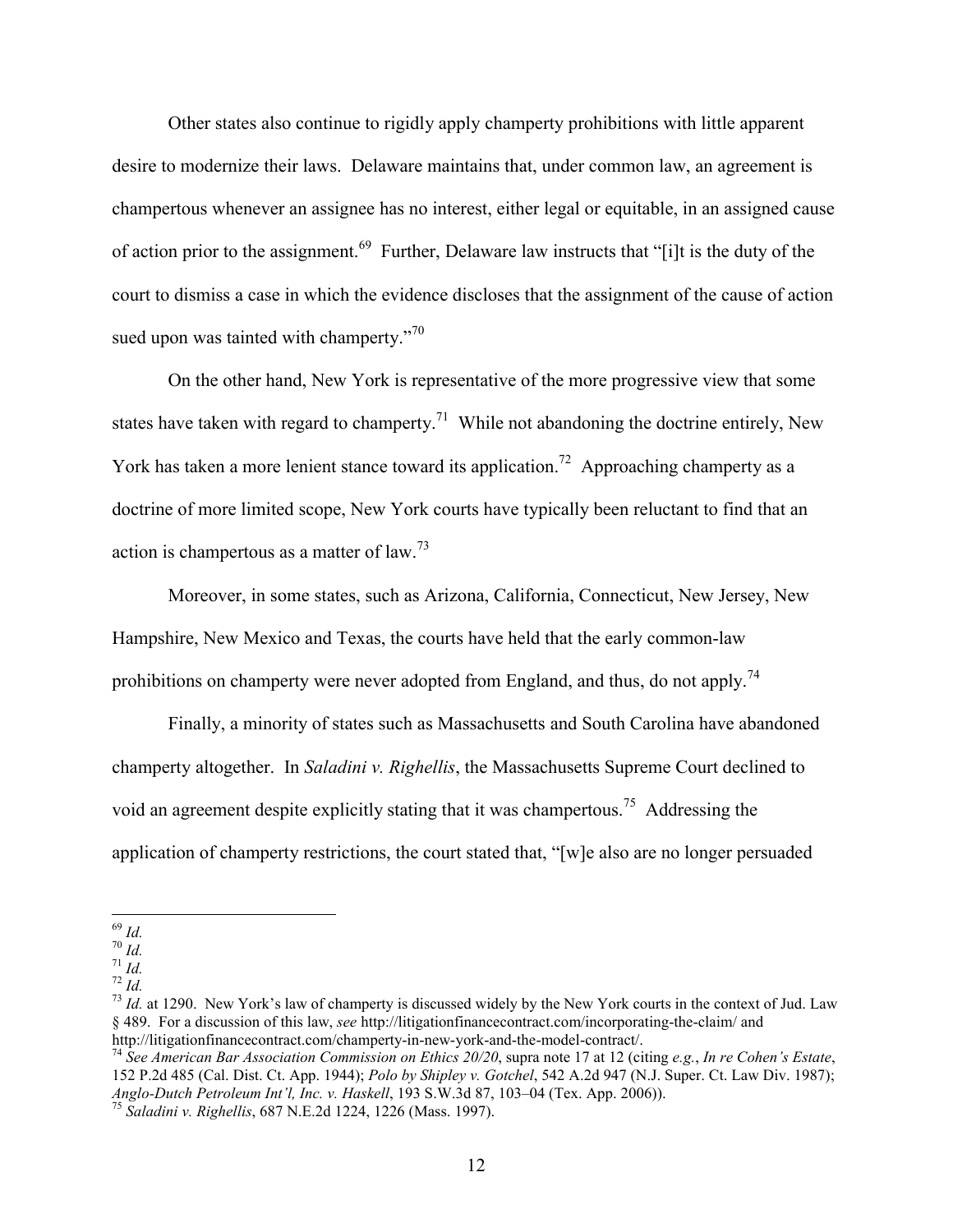that the champerty doctrine is needed to protect against the evils once feared: speculation in lawsuits, the bringing of frivolous lawsuits, or financial overreaching by a party of superior bargaining position. There are now other devices that more effectively accomplish these ends."<sup>76</sup>

Similarly, in *Osprey, Inc. v. Cabana Ltd. Partnership*, the South Carolina Supreme Court abandoned champerty, stating that "[w]e abolish champerty as a defense because we believe it no longer is required to prevent the evils traditionally associated with the doctrine as it developed in medieval times."<sup>77</sup>

In sum, there appears to be a growing discontent with champerty restrictions in some states, but in the majority of states champerty remains a barrier to TPLF.<sup>78</sup>

## *V. FEE SHARING WITH NON-ATTORNEYS*

With certain exceptions which do not apply here, a lawyer may not share legal fees with a non-lawyer.<sup>79</sup> This prohibition is intended to protect the lawyer's independence of professional judgment.

A few state ethics opinions have addressed the fee-splitting rule in connection with TPLF transactions. These opinions state that a lawyer may not agree to give a TPLF supplier a share of or a security interest in the fee the lawyer expects to receive under a contingency fee agreement with the client  $80$ 

Some cases, however, have reached the opposite conclusion. For example, in *Core Funding Group v. McDonald*, No. L-05-1291, 2006 WL 832833 (Ohio Ct. App. Mar. 31, 2006),

<sup>76</sup> *Id.*

<sup>77</sup> *Osprey, Inc. v. Cabana Ltd. P'ship*, 532 S.E.2d 269, 273 (S.C. 2000).

<sup>78</sup> For a discussion on the current status of the laws of maintenance and champerty in the United States, *see* Sebok, Anthony, *The Inauthentic Claim*, 64 VAND L. REV. 61 (2011); Sebok, Anthony, *Betting on Tort Suits After the Event: From Champerty to Insurance*, 60 DEPAUL L. REV. 453 (2011).

<sup>79</sup> *See American Bar Association Commission on Ethics 20/20*, supra note 17 at 31 (Model Rule 5.4(a)); *see also* NY Rule of Prof. Conduct 5.4(a).

<sup>80</sup> *Id.* (citing Ohio Supreme Court Bd. of Comm'rs on Grievances and Discipline, Advisory Op. 2004-2 (2004); Utah State Bar Ethics Advisory Opinion Comm., Advisory Op. 97-11 (1997); Va, State Bar Standing Comm. on Legal Ethics, Advisory Op. 1764 (2002)).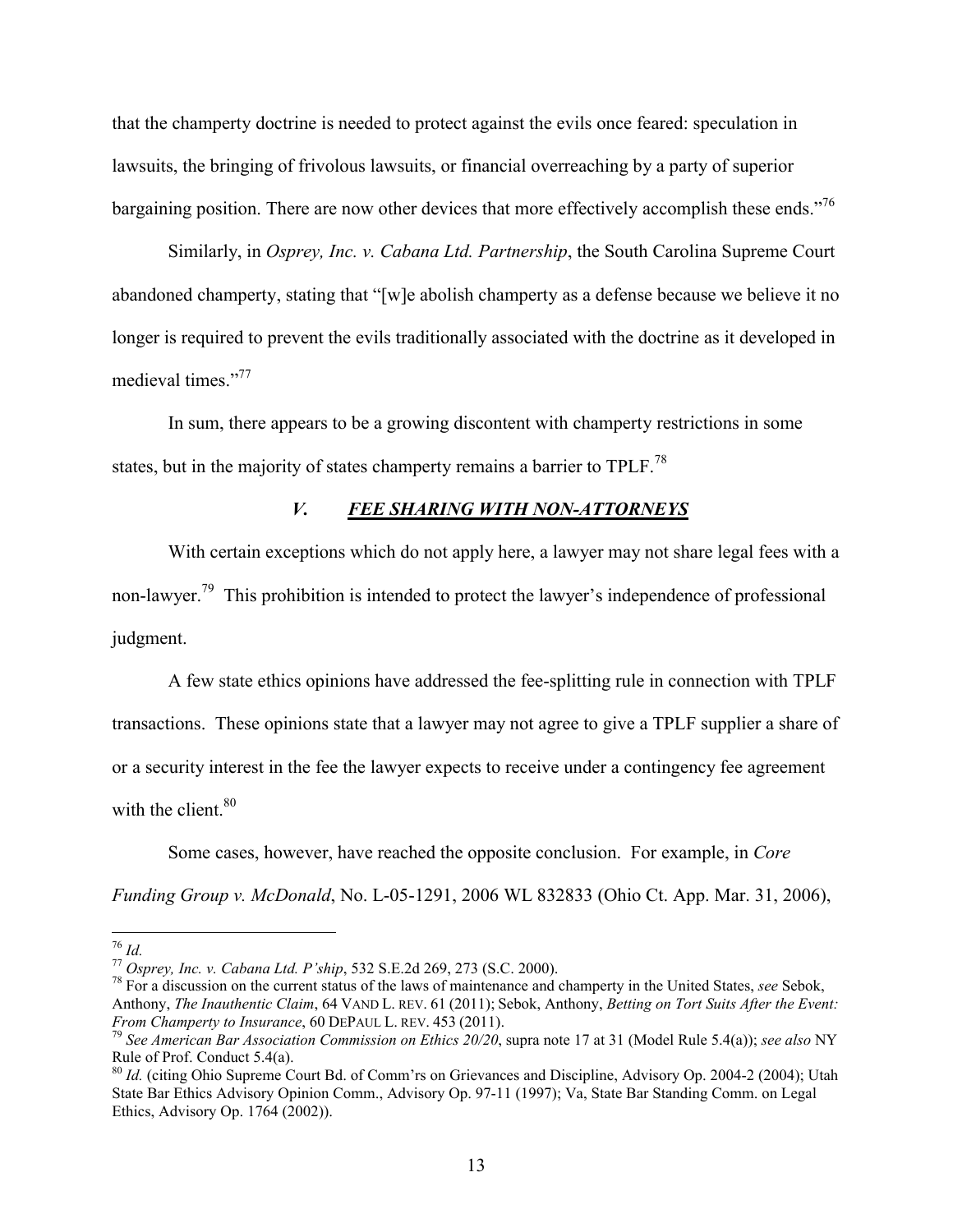the Ohio Court of Appeals stated that it is not inappropriate for a lender to take a security interest in an attorney's accounts receivable, to the extent permitted by commercial law.<sup>81</sup> Similarly, at least one author has entirely rejected the argument that litigation financing involves fee splitting with non-lawyers. $82$ 

Nevertheless, the Model Rules of Professional Conduct have sought to limit the influence of third-party payers of attorneys' fees. Model Rule 1.8(f) prohibits lawyers from accepting compensation from a third party for the representation of a client unless the client gives informed consent, there is no interference with the lawyer's exercise of independent professional judgment, and confidential information is protected as required by Model Rule  $1.6<sup>83</sup>$ 

Interestingly, a trend has developed whereby the prohibition on fee sharing is being avoided by new institutional TPLF companies by contracting directly with the clients, not with their attorneys.<sup>84</sup> The legality of these arrangements, particularly those that allow a TPLF company to oversee the progress of a litigation and to discontinue funding mid-litigation (i.e., effectively control the litigation), have for the most part not yet been tested by the courts.<sup>85</sup>

#### *CONCLUSION*

While there are clearly those that are opposed to corporate and institutional TPLF,<sup>86</sup> this form of litigation financing is becoming an increasingly popular way to finance a lawsuit in the U.S. and appears that it is here to stay in some form. Indeed, as the foregoing illustrates, most states have already had to affirmatively address the issues that TPLF presents as it is becoming a

<sup>81</sup> *Id.*

<sup>82</sup> *See* Douglas R. Richmond, *Other People's Money: The Ethics of Litigation Funding*, 56 MERCER L. REV. 649, 676-81 (2005).

See American Bar Association Commission on Ethics 20/20, supra note 17 at 31-32.

<sup>84</sup> *Whose Claim is This Anyway, Third Party Litigation Funding*, *supra* note 9 at 1292.

<sup>85</sup> *Id.*

<sup>86</sup> *See e.g.*, *Buying Trouble Third-Party Litigation Funding in the United States*, *supra* note 1 at 12; *see also Third*-*Party Litigation Funding: Tipping the Scales of Justice for Profit*,

http://www.namic.org/pdf/publicpolicy/1106\_thirdPartyLitigation.pdf (last visited Feb.14, 2013).